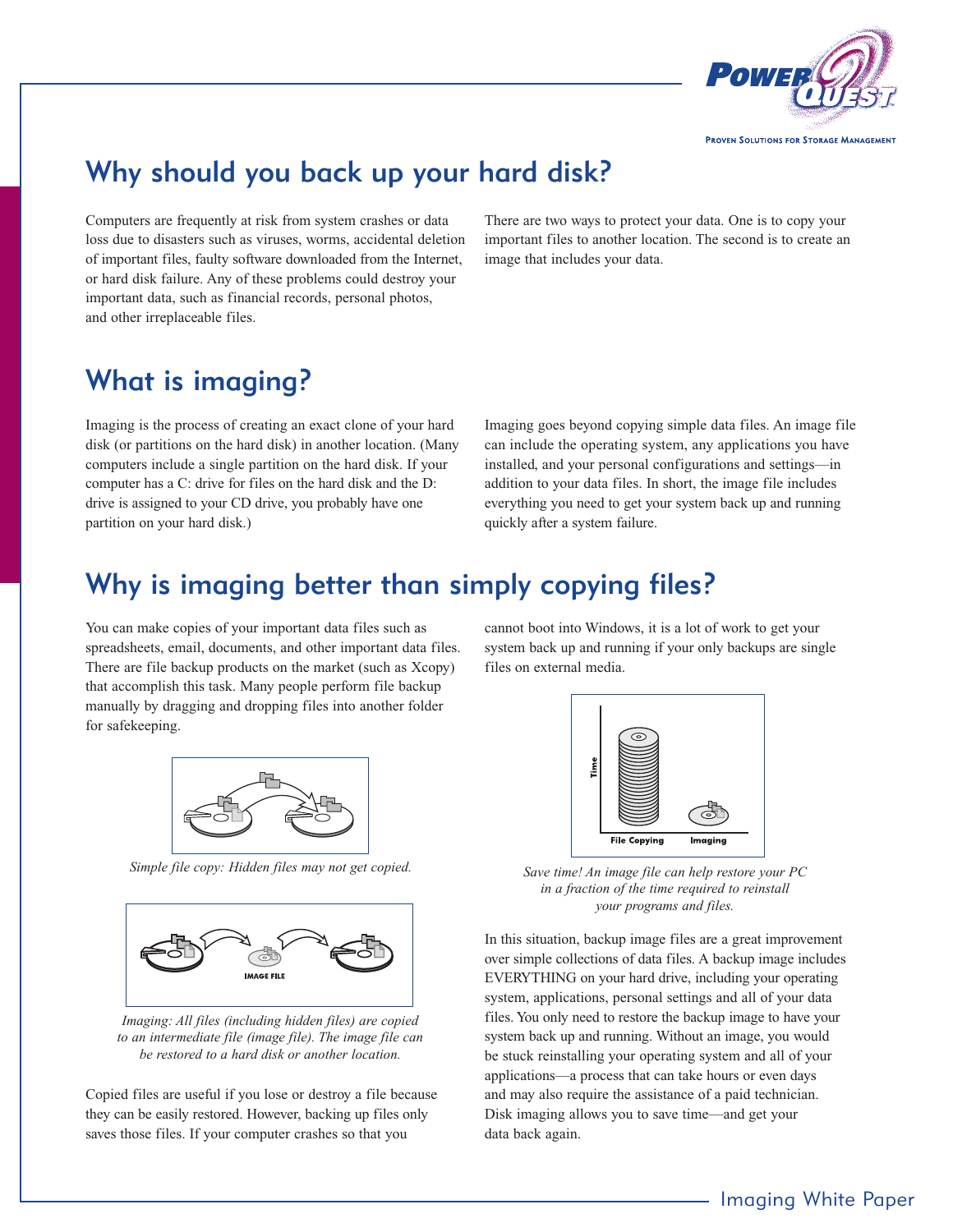Image files stand out from simple copied files not only because they offer a more complete disaster recovery solution, but because they can be compressed or used to configure your system quickly when you upgrade to a new, larger hard disk.



*Compressed image files only use a fraction of the space as regular backups.*

Disk-to-disk copying uses sector-based methods to copy all files, including system, hidden, and data files. When you use disk-todisk copying, the destination disk is bootable (meaning your

operating system will start when you turn on your computer). Disk-to-disk copies cannot be compressed. Imaging differs from disk-to-disk and file copying mainly in that it creates an



*Disk-to-disk copying: Your entire hard drive is copied.*

intermediate file (the image file), whereas disk-to-disk copying copies data directly to the destination disk. Disk-to-disk copies do not allow for compressing the data.

### Creating an image

Before you create an image, make sure your system is set up just the way you want it. The operating system and software applications should be installed and running well. You may also want to use a file system tool such as ScanDisk or CHKDSK to check for disk errors before imaging. When you restore an image file, your system will be returned to the exact state it was in when you created the image, so it pays to get things the way you want them before imaging.

Next, you must decide which partitions you want to include in the image file and where you will store the image file.

You can save image files to different devices and locations. In any case, make sure you only store the image file on reliable, durable media:

- Removable media, such as CD-R, CD-R/W, Zip<sup>\*</sup>, or Jaz<sup>\*</sup> disks
- Network shares (folders on a network)
- Local hard disk (including a different partition on the same hard disk or a second disk)

You cannot store the image file on any of the partitions you are including in the image. For example, if you are creating an image of your C: drive, you cannot save the image file on the C: drive.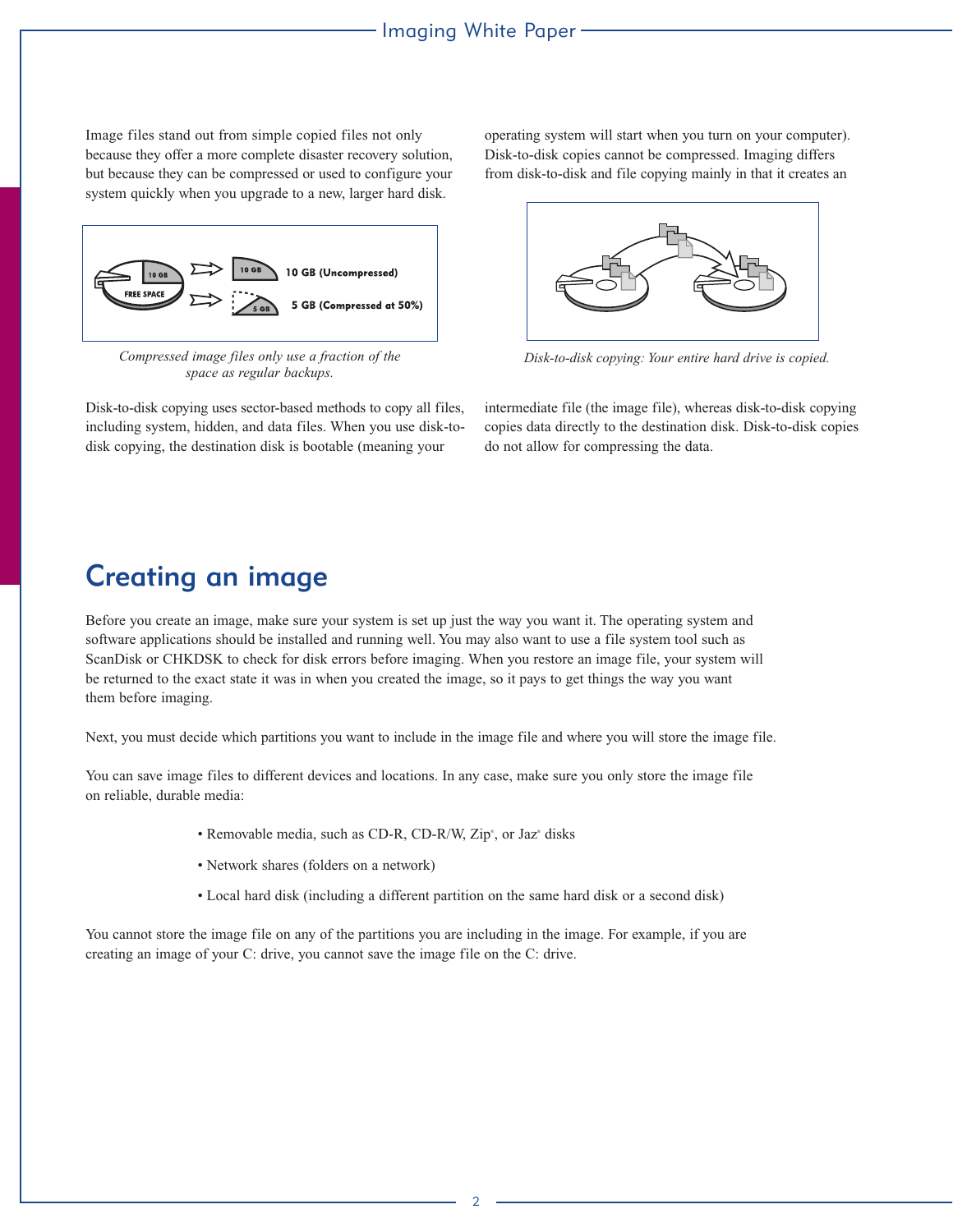#### Recovering your system from an image file

Once you have created the image file, restoring is easy and fast. You can restore the saved image to the same hard disk or to a different computer. It should be cautioned, however, that if you restore an image (other than data files) to a machine that has significantly different hardware than the machine where the image was created, you might encounter problems. For example, the machine to which you restore the image may be unstable or unbootable. You can circumvent these issues to some extent by making sure that the machine you use to create the image has all the drivers you may need on the machines you will restore the image to.

Your imaging solution should allow you to start the imaging program from either a floppy disk or CD. You can then restore the image from the location you used to store it earlier. For example, if you created the image of your hard disk and stored it on a CD, if disaster strikes (for example, if the computer crashes and you can no longer start the operating system), you can boot from the CD that you created during the imaging process.

When you restore an image file, your system is returned to the state it was in when you created the image.



*a) Imaging creates a compressed backup of your entire hard drive onto removable media such as CD-R/W. b) When disaster strikes and you lose data, c) you simply pop in the CD and copy the image file back onto the hard drive, d) restoring your computer (and your valuable data) to its last saved, working state.*

### Choosing imaging software

- Does the software let you recover your system without requiring you to first reinstall the operating system?
- Does the software support a wide range of external drives?
- Does the software allow you to easily restore individual files and directories from the image without having to restore the full image?
- Does the software let you create and restore images without booting from floppy diskettes?
- Does the software let you restore images to different drives?
- Does the software let you resize the partitions in the image file during the restore process?
- Does the software support all the file systems you will be using on your computer?
- Does the software let you schedule an imaging session from Windows?
- Does the software let you modify the format of the image file after its initial creation?
- Does the software maintain file system optimizations?
- Does the software let you password-protect image files?
- In addition to creating images, can the software perform direct disk-to-disk copies?
- Is the software from a reputable company?
- Is technical support provided?